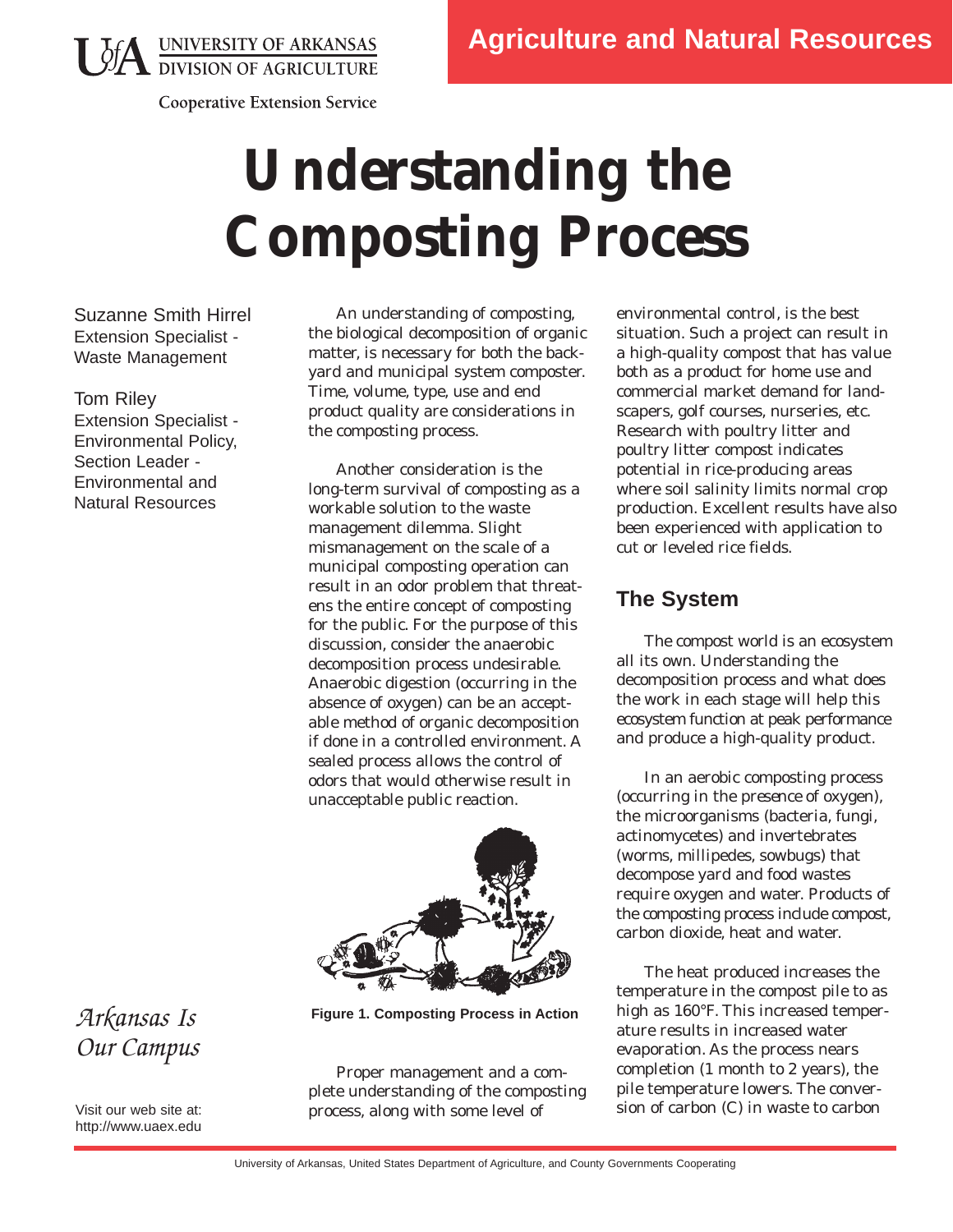dioxide results in reduction in weight and volume of the pile. Nitrogen (N) in food and yard waste is necessary for microorganisms to carry out decomposition effectively. Finished compost takes on many of the characteristics of humus. The rate at which the final compost is achieved depends on factors discussed here.

#### **Microorganisms in Composting**

Microorganisms such as bacteria, fungi and actinomycetes account for most of the decomposition, as well as the rise in temperature that occurs in the composting process.

Tiny millipedes, insects, sowbugs and earthworms are primary agents of physical decay. They break up waste debris and transport microorganisms. The speed at which organic materials decompose depends on the decomposers, type of organic materials and composting method used. The food web of the compost pile on page 4 shows the relationships in the process.

**Aerobic vs. anaerobic microorganisms**.

Aerobic organisms thrive at oxygen levels greater than 5 percent (air is about 21 percent oxygen). They are the preferred microorganisms since they provide the most rapid and effective composting. Anaerobic microorganisms thrive when the compost pile is oxygen deficient. Anaerobic conditions are undesirable. The products of anaerobic decomposition cause compost piles to smell badly.

Aerobic bacteria are the most important initiators of decomposition and temperature increase within the compost pile. Several types of bacteria thrive between the temperatures of 55°-155°F. The initial temperature of the compost pile is usually related to air temperature. At temperatures below 70°F, helpful bacteria do not thrive.

While high temperatures (above 140°F) kill most pathogenic organisms and weed seeds, the most effective decomposing bacteria are those that grow at moderate temperatures 70°-100°F. Temperature changes during the process depend on materials being composted, compost method and the water available. Pile temperatures between 90°-140°F indicate rapid decomposition. A temperature probe or a soil thermometer can be used to keep track of pile temperature. The management of the compost process is the determining factor in the destruction of weed seeds, disease organisms and other pathogens. Wellmanaged systems result in excellent control. Ill-managed systems result in an inconsistent product.

**Carbon to nitrogen ratios**. When combining organic materials to make compost, the carbon-tonitrogen (C:N) ratio is important. Microorganisms in compost digest (oxidize) C as an energy source and ingest N as a protein source. The C:N proportion should be approximately 30 parts C to 1 part N by weight. Table 1 lists C:N ratios for commonly used materials.

| <b>Material</b>              | C: N      |
|------------------------------|-----------|
| Materials with High N Values |           |
| Vegetable wastes             | 12-10:1   |
| Coffee grounds               | 20:1      |
| Grass clippings              | 12-25:1   |
| Cow manure                   | 20:1      |
| Horse manure                 | 25:1      |
| Poultry litter               | 13-18:1   |
| Materials with High C Values |           |
| Leaves                       | 30-80:1   |
| Corn stalks                  | 60:1      |
| Straw                        | 40-100:1  |
| <b>Bark</b>                  | 100-130:1 |
| Paper                        | 150-200:1 |
| Wood chips & sawdust         | 100-500:1 |

#### **Table 1. Carbon to Nitrogen Ratios for Selected Materials (by weight)**

See composting fact sheet FSA 2087 for a more detailed list.

When the C:N ratio is too high, there is too little N and decomposition slows. When the C:N ratio is too low, there is too much N and it will vaporize as ammonia gas and lead to odor problems.



**Figure 2. Carbon:Nitrogen Ratio Effects on Composting**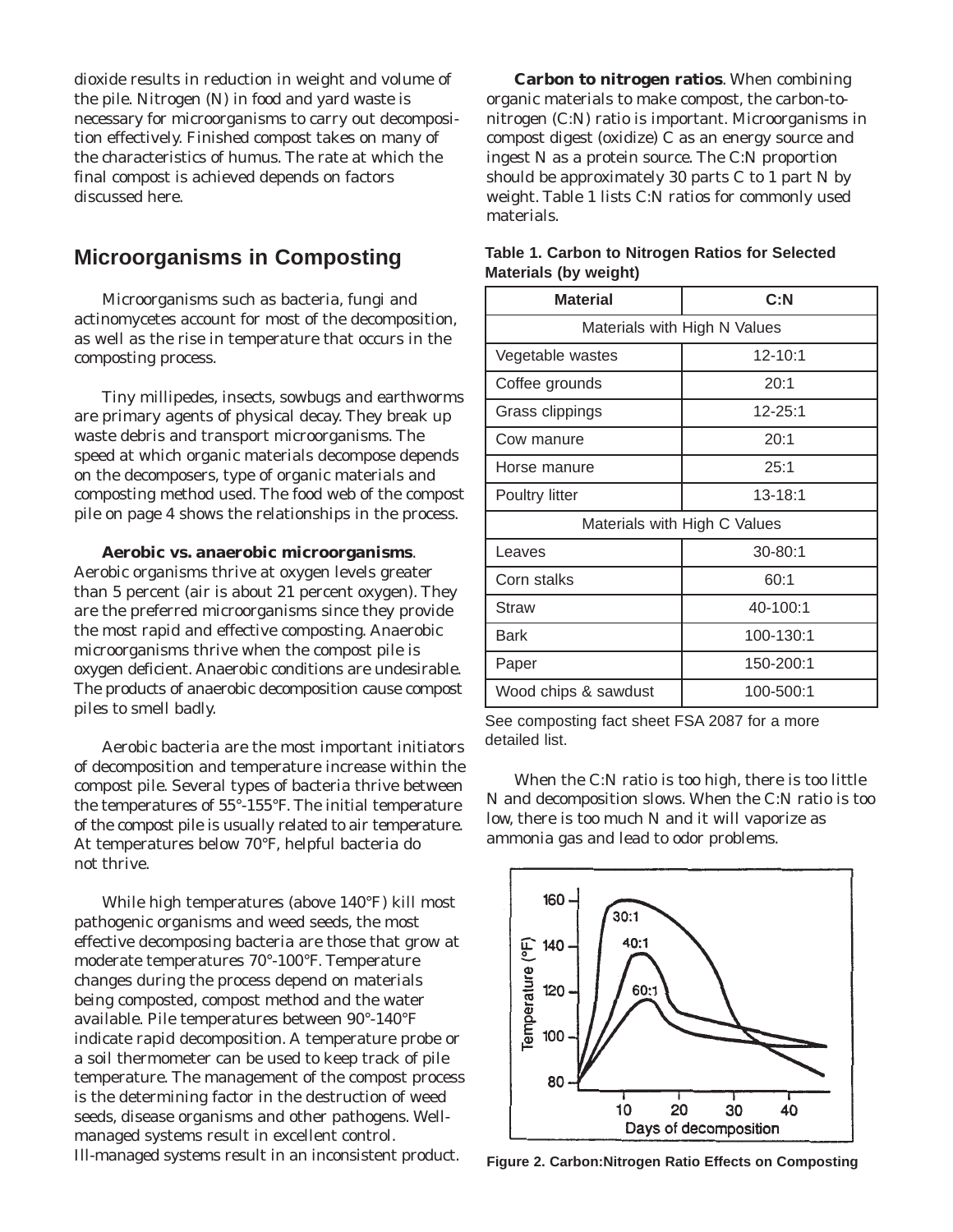Most materials available for composting do not fit the ideal 30:1 ratio, so blending of different materials is needed.

In general, coarse, dried-out materials contain little nitrogen. Woody materials are high in C, low in N. Green wastes such as grass clippings, fresh weeds and kitchen wastes contain high proportions of N. Keep in mind that the C:N ratios in Table 1 are estimates and are provided as a guide. With experience, composters develop procedures resulting in workable mixtures for materials available.

**Particle size**. Microbial activity occurs on the surface of particles. Breaking particles into smaller pieces allows the microorganisms to digest more material, multiply faster and generate more heat. Chopping, shredding or chipping materials accelerates the composting process.



**Figure 3. Smaller Particles Compost Faster Than Larger Ones** 

**Aeration** replaces oxygen-deficient air in the center of the compost pile with fresh air. Rapid aerobic decomposition occurs only when there is enough oxygen present. Air movement throughout the compost pile is affected by spaces between particles in the compost pile and by moisture content. If the material becomes water saturated, the air movement decreases. Regular mixing or turning of the pile fluffs up the material and increases air movement, enhances aeration and decreases compaction.

**Moisture** is needed for bacterial decomposition. A moisture content of 40-60 percent provides

adequate moisture without limiting aeration. Too much moisture causes nutrients to leach out, odors are produced and decomposition slowed. A "squeeze" test is an easy way to gauge moisture content. The material should feel damp to the touch, with just a drop or two of liquid expelled when the material is squeezed tightly. Turning a "too wet" compost pile allows air to circulate. Adding dry material can fix excess moisture problems. Piles too dry can be watered while turning.

#### **Temperature**

Heat generated by the decomposing microorganisms increases the compost temperature. Temperatures between 90° and 140°F indicate rapid composting. Temperatures greater than 140°F reduce the activity of most organisms. A temperature probe or soil thermometer can be used to keep track of compost temperatures. While the backyard composters may not be interested in monitoring pile temperatures, it is an excellent tool for demonstrations and large-scale composters.

Under optimum conditions and with frequent turning, usable compost might be produced in as little as one month. However, composting can survive most forms of neglect, especially if a one- or two-year wait for finished compost is acceptable. The composting method you choose will be influenced by when the finished product is needed and the investment dollars available to the project.

### **References**

- *Composting to Reduce the Waste Stream*, Northeast Regional Agricultural Engineering Service, Cooperative Extension.
- *Composting: Waste to Resources*, Cornell Cooperative Extension Service.
- *The Rodale Guide to Composting*, Rodale Press.